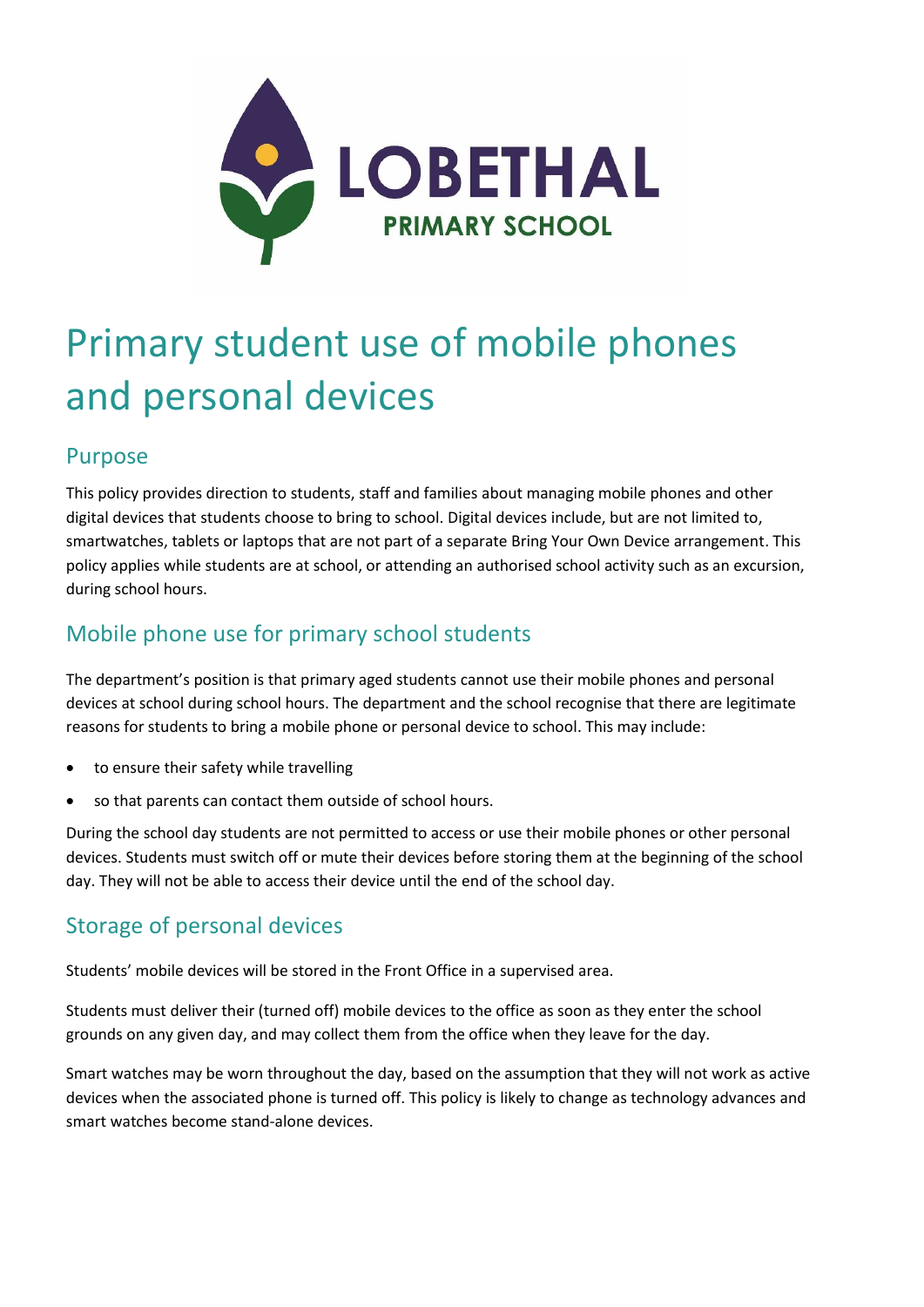## If the student does not comply

Misuse of mobile phones or personal devices may result in disciplinary action which includes but is not limited to the device being confiscated. Confiscated devices will be taken to the front office for secure storage and parents contacted. Confiscated devices will remain in secure storage until they are returned to a parent. Where there is a repeat of misuse or refusal to follow reasonable instruction to hand in a device when asked, we will refer to the school behaviour management policy which may include further steps such as admin time out, internal suspension or suspension.

## Roles and responsibilities

#### **Principal**

Make sure:

- this policy is clearly communicated and accessible to all students, staff, and families
- there is a process for regular review of the policy
- secure storage is provided for student personal devices that are handed in to school staff
- processes are in place for monitoring internet and school network use by all members of the school community.

Enforce the policy and responses to instances of non-compliance.

Report and respond to incidents of inappropriate use of personal devices in line with department policy and procedures and any legislative requirements.

Consider requests for exemptions from the policy from parents on a case-by-case basis. Make sure that approved exemptions are documented and that relevant staff are informed about students' exemptions.

Model appropriate use of mobile phones and support families to understand the importance of promoting safe, responsible and respectful use of mobile phones to their children.

#### **School staff**

Deliver learning opportunities and maintain a safe and productive learning environment. Take steps to minimise distractions from the non-educational use of personal devices in the learning environment at times when a device is being used by a student in line with an approved exemption or in circumstances where students' devices are stored in the classroom.

Respond to instances of non-compliance in line with the school's policy.

Report and respond to incidents of inappropriate use of personal devices in line with department policy and procedures and any legislative requirements.

Model appropriate use of mobile phones and support families to understand the importance of promoting safe, responsible and respectful use of mobile phones to their children.

#### **Students**

Comply with the requirements of the school's policy and follow all reasonable directions from the Principal and school staff.